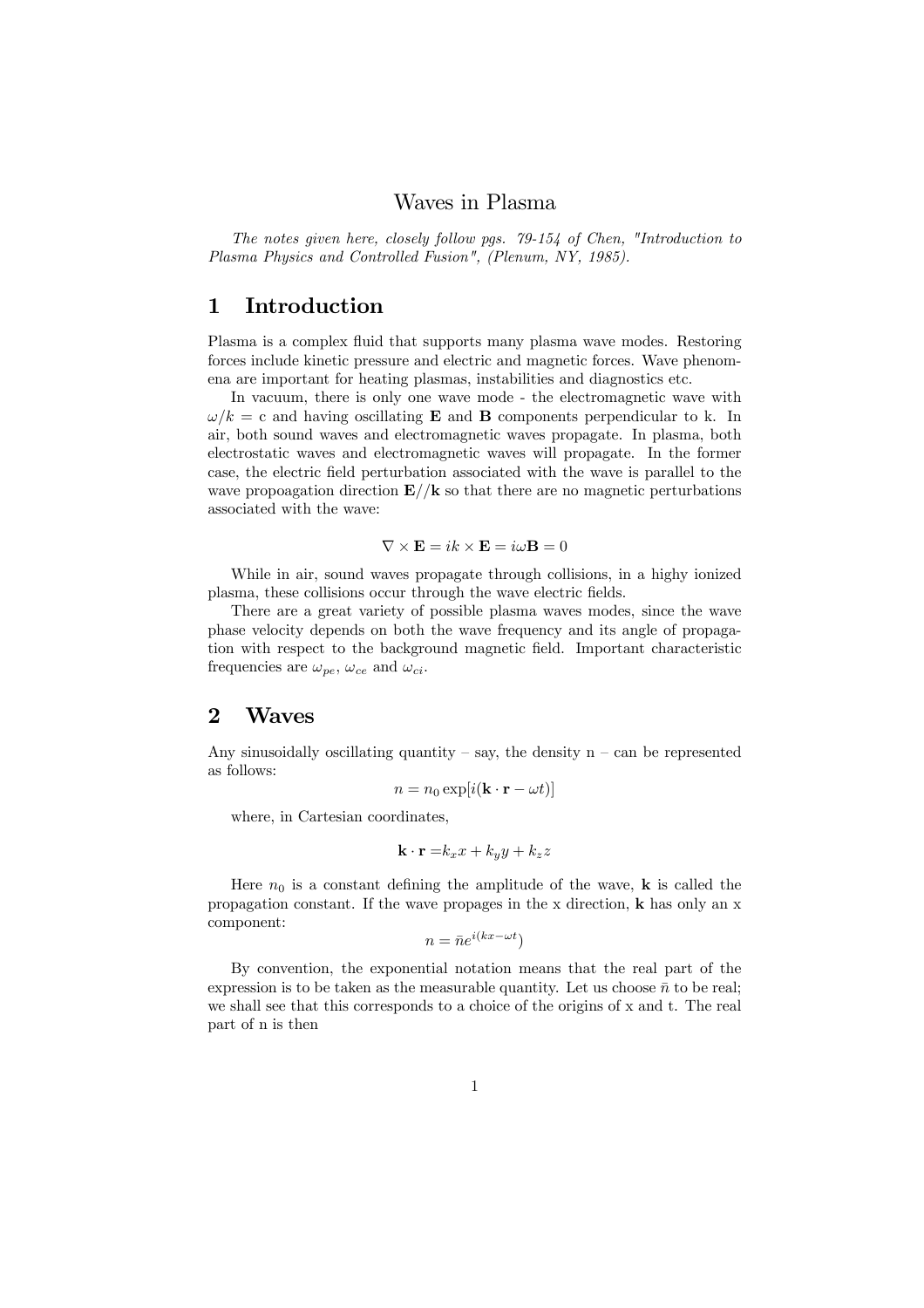$$
\operatorname{Re}(n) = \bar{n}\cos(kx - \omega t)
$$

The exponential notation is useful for analysis of linear systems where Fourier synthesis and superposition are valid.

#### 2.1 Phase velocity

The phase velocity is the velocity on the wave of a point of constant phase. Thus  $(d/dt)(kx - \omega t) = 0$  or

$$
\frac{dx}{dt}=\frac{\omega}{t}=v_{\phi}
$$

is the phase velocity.

Consider now another oscillating quantity in the wave, say the electric field E. Since we have already chosen the phase of n to be zero, we msut alow E to have a different phase  $\delta$  :

$$
\mathbf{E} = \mathbf{\bar{E}} \cos(kx - \omega t + \delta) \text{ or } \mathbf{E} = \mathbf{\bar{E}} e^{i(kx - \omega t + \delta)}
$$

where  $\bar{\mathbf{E}}$  is a real, constant vector.

It is customary to incorporate the phase information into  $\bar{\mathbf{E}}$  by allowing  $\bar{\mathbf{E}}$ to be complex. We can write

$$
\mathbf{E} = \bar{\mathbf{E}} e^{i\delta} e^{i(kx - \omega t)} \equiv \bar{\mathbf{E}}_c e^{i(kx - \omega t)}
$$

Where  $\bar{\mathbf{E}}_c$  is a complex amplitude.

$$
\tan\delta=\frac{\mathrm{Im}(\bar{\mathbf{E}}_c)}{\mathrm{Re}(\bar{\mathbf{E}}_c)}
$$

From now on, we shall assume that all amplitudes are complex and drop the subscript c. Any oscillating quantity  $g$  will be written

$$
\mathbf{g} = \mathbf{g} \exp[i(\mathbf{k} \cdot \mathbf{r} - \omega t)]
$$

so that g can stand for either the complex amplitude or the entire expression. There can be no confusion, because in linear wave theory the same exponential factor will occur on both sides of any equation and can be cancelled out.

#### 2.2 Group velocity

Information is usually encoded on a carrier wave as either a modulation of its phase or amplitude (or polarization). A simple amplitude modulated wave can be constructed by combining two carriers of slightly different frequency  $\omega$ -d $\omega$ and  $\omega + d\omega$ . The resulting beat pattern (the information) travels at the *group* velocity: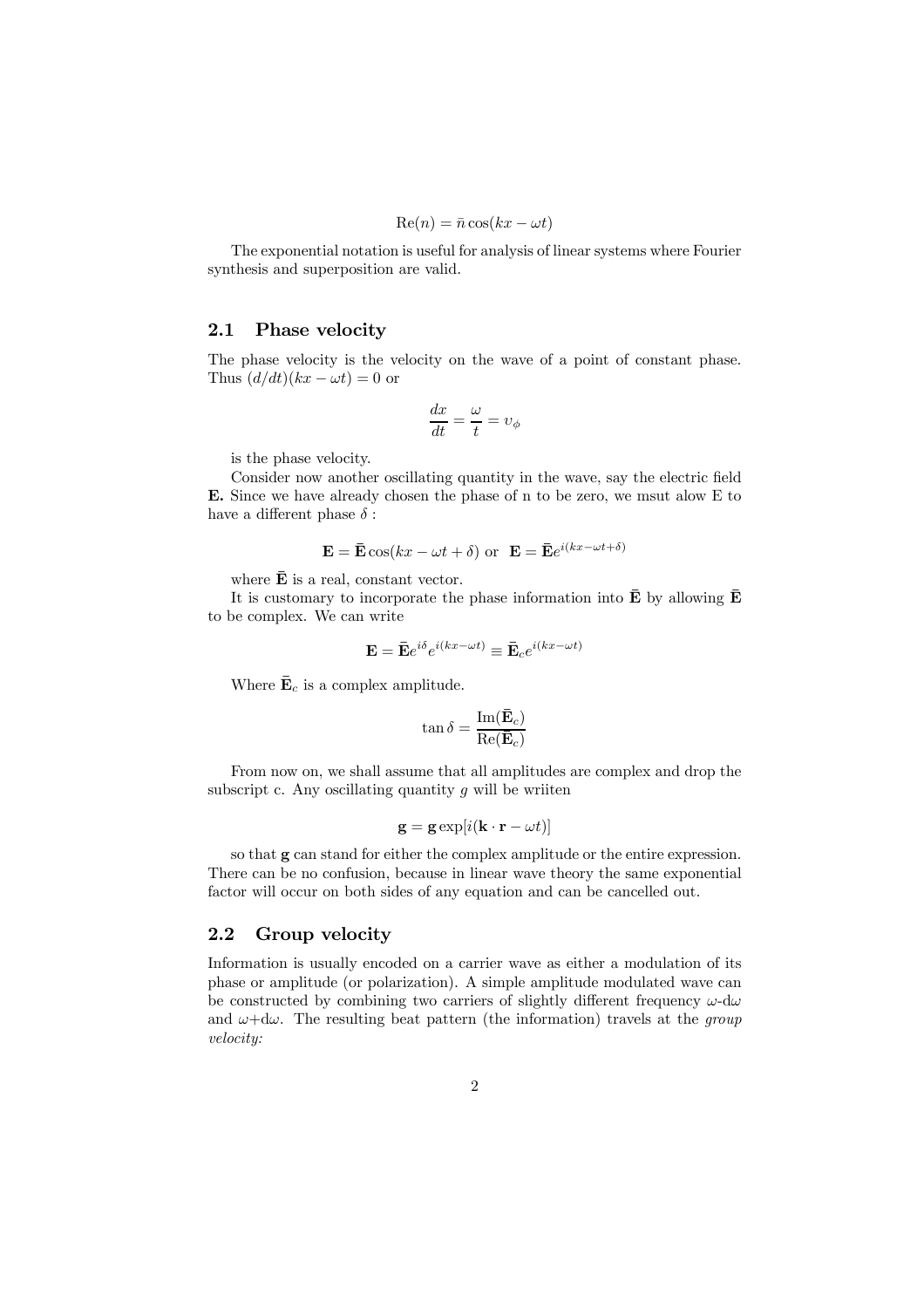

Figure 1:

$$
\upsilon_g=\frac{d\omega}{dk}
$$

Let these waves be

$$
E_1 = E_0 \cos[(k + \Delta k)x - (\omega + \Delta \omega)t]
$$
  
\n
$$
E_2 = E_0 \cos[(k - \Delta k)x - (\omega - \Delta \omega)t]
$$

$$
E_1 + E_2 = 2E_0 \cos[(\Delta k)x - (\Delta \omega)t] \cos(kx - \omega t)
$$

This is a sinusoidally modulated wave. The envelope of the wave, given by  $(\Delta k)x-(\Delta \omega)t$ , is what carries information; it travels at velocity  $\Delta \omega/\Delta k$ . Taken the limit  $\Delta \omega \rightarrow 0$ , we thus define the group velocity.

The group velocity is closely related to the concept of Poynting flux. The distinction between phase and group velocities is shown

schematically as follows:

# 3 Plasma Oscillations

If the electrons in plasma are displaced froma uniform background of ions, electric fields will be built in such a direction as to restore the neutrality of the plasma by pulling the electrons back to their original positions. Becasue of their inertia, the electrons will overshoot and oscillate around their equilibrium positions with a characteristic frequency known as the plasma frequency.

Assumptions: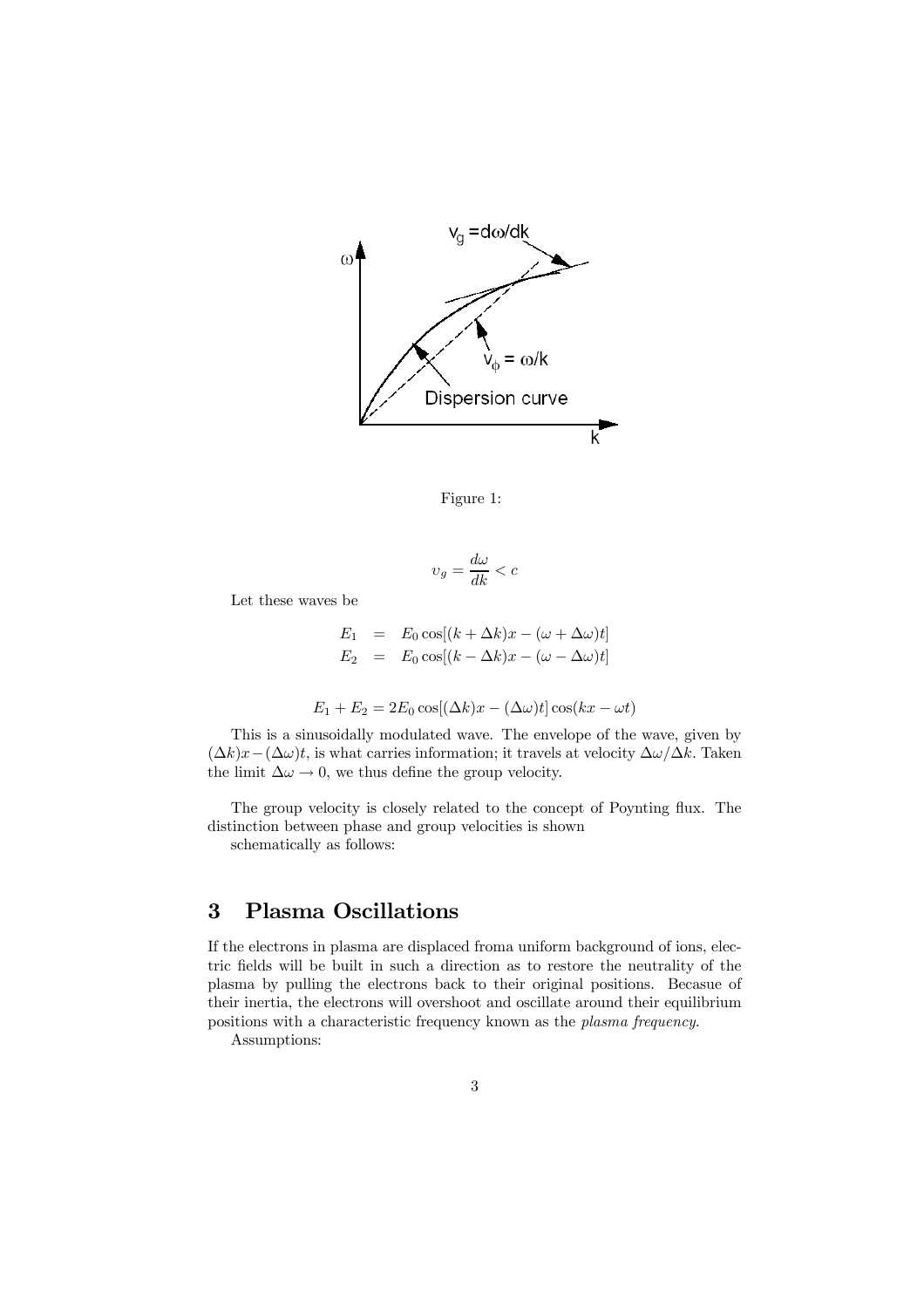- 1. There is no magnetic field
- 2. There are no thermal motions ( $kT = 0$ )
- 3. the ions are fixed in space in a uniform distribution;
- 4. the plasma is infinite in extent
- 5. the electron motions occur only in the x direction.  $(\nabla = \hat{x} \frac{\partial}{\partial x}; \mathbf{E} = E\hat{x})$

There is, therefore, no fluctating magnetic field; this is an electrostatic oscillation.

The electron equations of motion and continuity are

$$
mn_e\left[\frac{\partial \mathbf{v}_e}{\partial t} + (\mathbf{v}_e \cdot \nabla)\mathbf{v}_e\right] = -en_e \mathbf{E}
$$
  

$$
\frac{\partial n_e}{\partial t} + \nabla \cdot (n_e \mathbf{v}_e) = 0
$$
 (1)

We use Poisson's equation to find E:

$$
\epsilon_0 \nabla \cdot \mathbf{E} = e(n_i - n_e)
$$

Linearization: We separate the dependent variables into two parts: an "equilibrium" part indicated by a subscript 0, and a small "perturbation" part indicated by a subscript 1:

$$
n_e = n_0 + n_1 \quad \boldsymbol{v}_e = \boldsymbol{v}_0 + \boldsymbol{v}_1 \quad \mathbf{E} = \mathbf{E}_0 + \mathbf{E}_1
$$

$$
m\left[\frac{\partial \mathbf{v}_1}{\partial t}\right] = -e\mathbf{E}_1
$$

$$
\frac{\partial n_1}{\partial t} + n_0 \nabla \cdot \mathbf{v}_1 = 0
$$

$$
\epsilon_0 \nabla \cdot \mathbf{E}_1 = en_i
$$

where we have already dropped high order perturbation terms and assumed a uniform neutral plasma at equilibrium.

The oscillating quantities are assumed to behave sinusoidally:

$$
\mathbf{v}_1 = v_1 e^{i(kx - \omega t)} \hat{x}
$$
  
\n
$$
n_1 = n_1 e^{i(kx - \omega t)}
$$
  
\n
$$
\mathbf{E} = E e^{i(kx - \omega t)} \hat{x}
$$

Use

$$
\frac{\partial}{\partial t} \longleftrightarrow -i\omega \ \nabla \longleftrightarrow i\mathbf{k}
$$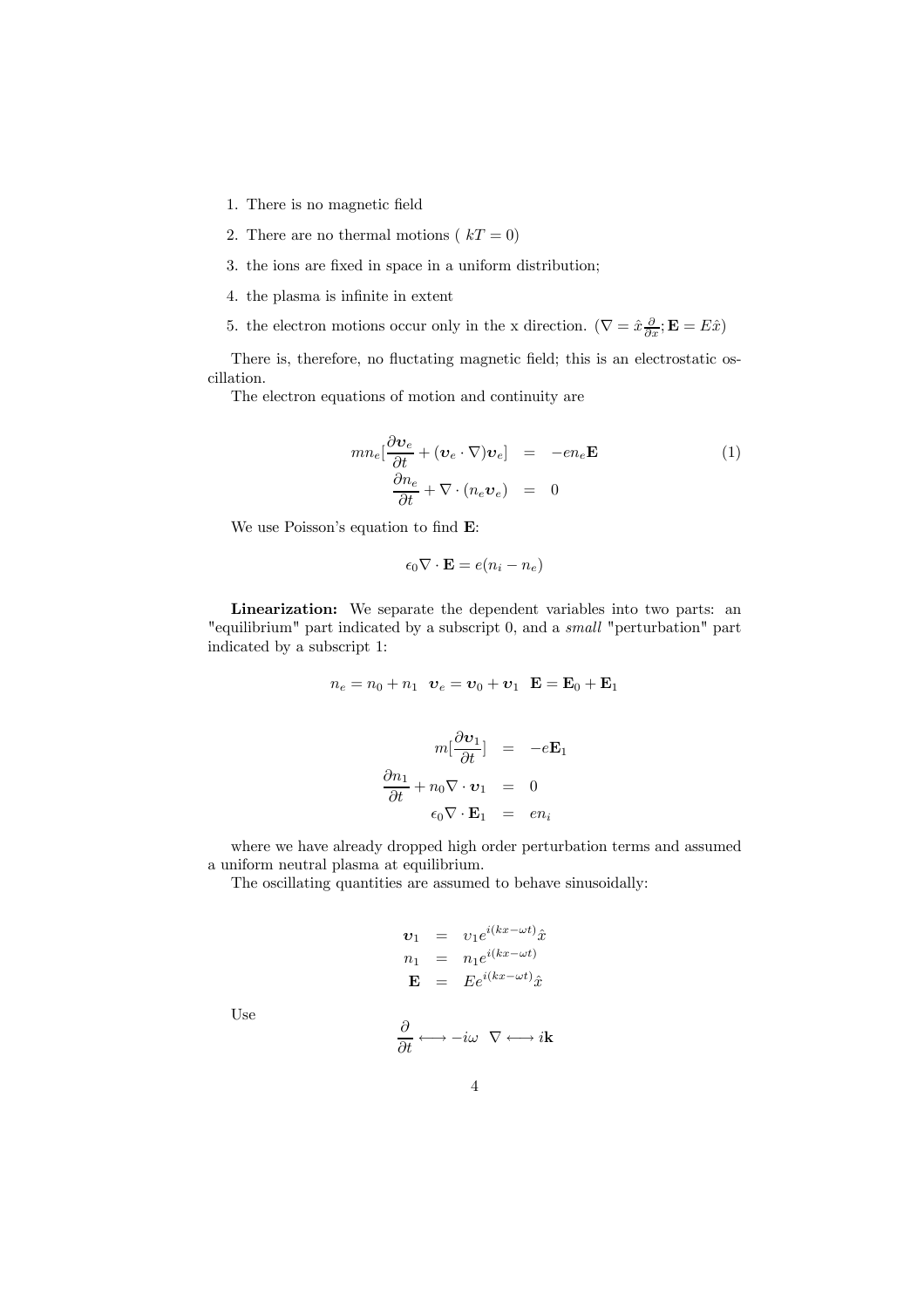$$
-im\omega v_1 = -eE_1
$$
  

$$
-i\omega n_1 = -n_0ikv_1
$$
  

$$
ik\epsilon_0 E_1 = -en_1
$$

Eliminating  $n_1$  and  $E_1$ :

$$
-im\omega v_1 = -i\frac{n_0 e^2}{\epsilon_0 \omega} v_1
$$

If  $v_1$  does not vanish, we must have

$$
\omega_p^2 = \big(\frac{n_0e^2}{\epsilon_0m}\big)^{1/2}
$$

— Plasma frequency

This frequency, denpending only on the plasma density, is one of the fundamental parameters of a plasma. Because of the smallness of m, the plasma frequency is usually very high. For instance, in plasma of density  $n = 10^{18} \text{ m}^{-3}$ , we have  $f_p = \omega_p / 2 \pi \simeq 9$  GHz.

In particlular,  $\omega$  does not depend on  $k$ ,

$$
v_g = \frac{d\omega}{dk} = 0
$$

The disturbance does not propagate! They can be pictured as independent oscillators.

## 4 Electron Plasma Waves

There is another effect that can cause plasma oscillations to propagate, and that is thermal motion. Electrons streaming into adjacent layers of plasma with their thermal velocities will carry information about what is happening in the oscillating region. The plasma oscillation can the properly be called a plasma wave.

We can easily treat this effect by adding a term  $-\nabla p_e$  to the equation of motion (equation 1).

For one-dimension,  $N = 1$  (freedom),  $\gamma = (N + 2)/N = 3$ 

$$
\nabla p_e = 3kT_e \nabla n_e = 3kT_e \nabla (n_0 + n_1) = 3kT_e \frac{\partial n_1}{\partial x} \hat{x}
$$

and the linearized equation of motion is

$$
mn_0 \frac{\partial v_1}{\partial t} = -en_0 E_1 - 3kT_e \frac{\partial n_1}{\partial x}
$$
  
\n
$$
\Rightarrow \quad im\omega n_0 v_1 = -en_0 E_1 - 3kT_e i k n_1
$$

⇒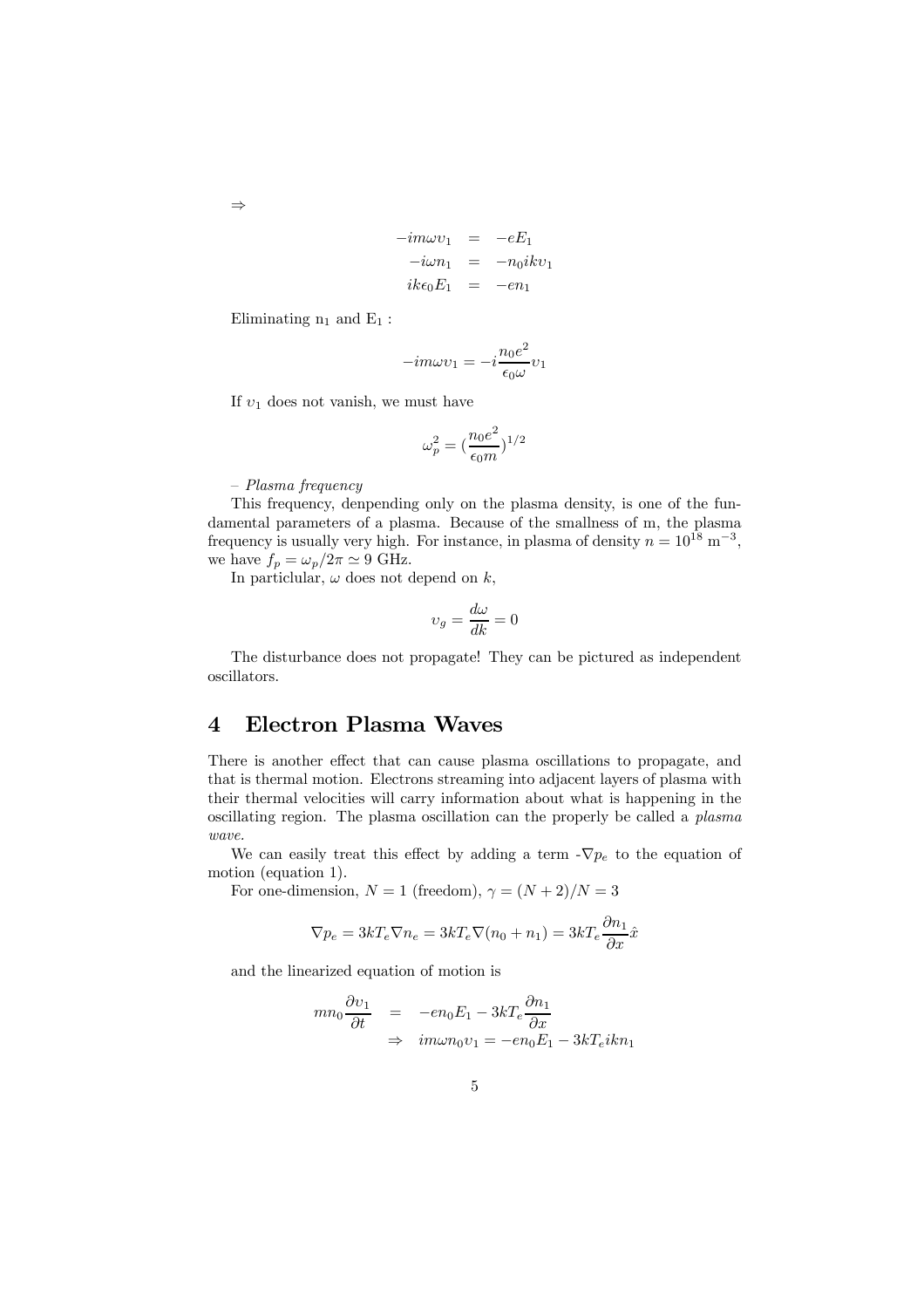Equations about  $E_1$  and  $n_1$  are the same as above, and we have

$$
im\omega n_0 \upsilon_1 = [en_0(\frac{-e}{ik\epsilon_0}) + 3kT_eik] \frac{n_0ik}{i\omega} \upsilon_1
$$

$$
\omega^2 \upsilon_1 = (\frac{n_0e^2}{\epsilon_0m} + \frac{3kT_e}{m}k^2) \upsilon_1
$$

$$
\omega^2 = \omega_p^2 + \frac{3}{2}k^2 \upsilon_{th}^2
$$

where  $v_{th}^2 = 2kT_e/m$ . The frequency now depend on k, and the group velocity is finite:

$$
v_g = \frac{d\omega}{dk} = \frac{3}{2} \frac{k}{\omega} v_{th}^2 = \frac{3}{2} \frac{v_{th}^2}{v_{\phi}}
$$

Note:

- 1.  $v_q < c$  (why?)
- 2. At large k (small  $\lambda$ ), information travels essentially at the thermal velocity. At small k, infomation traves more slowly than  $v_{th}$  even though  $v_{\phi}$  is greather than  $v_{th}$ . This is because the density gradient is small at large  $\lambda$ , and thermal motions carry very little net momentum into adjacent layers.

Experiments to test the theory:

- 1. Looney and Brown, 1954
- 2. A more recent experiment: Barrett, Jones, and Frankling,

# 5 Sound Waves

As an introduction ion waves, let us briefly review the theory of sound waves in ordinary air.

$$
\rho \left[ \frac{\partial \mathbf{v}}{\partial t} + (\mathbf{v} \cdot \nabla) \mathbf{v} \right] = -\nabla p = -\frac{\gamma p}{\rho} \nabla \rho
$$

$$
\frac{\partial \rho}{\partial t} + \nabla \cdot (\rho \mathbf{v}) = 0
$$

Linearizing about a stationary equilibrium with uniform  $p_0$  and  $\rho_0$ , we have

$$
-i\omega \rho_0 \mathbf{v}_1 = -\frac{\gamma p_0}{\rho_0} i \mathbf{k} \rho_1
$$

$$
-i\omega \rho_1 + \rho_0 i \mathbf{k} \cdot \mathbf{v}_1 = 0
$$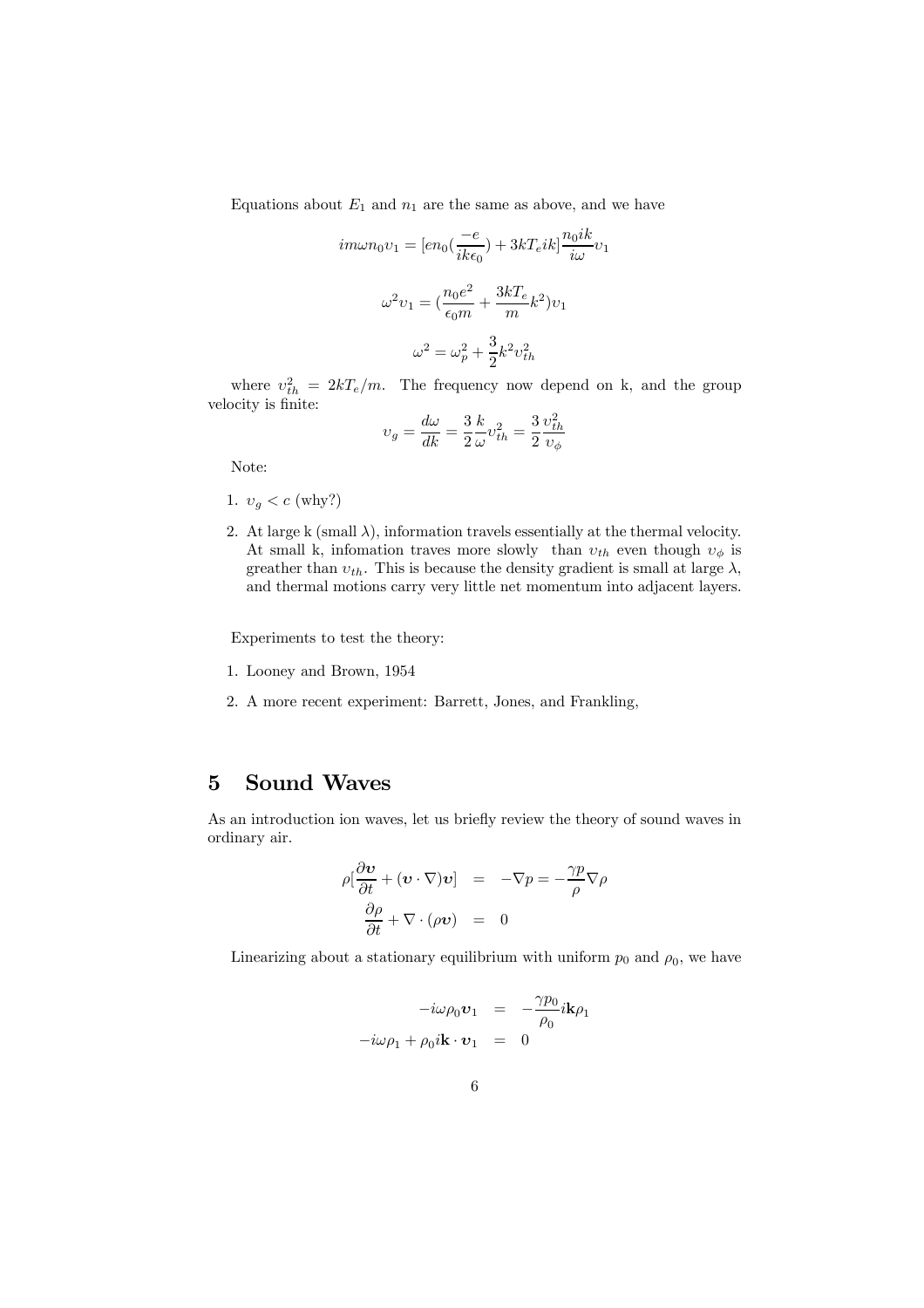For a plane wave with  $\mathbf{k} = k\hat{x}, \mathbf{v} = v\hat{x}$ , we find, upon elimianting  $\rho_1$ 

$$
-i\omega \rho_0 v_1 = -\frac{\gamma p_0}{\rho_0} i k \frac{\rho_0 i k v_1}{i\omega}
$$

$$
\omega^2 v_1 = k^2 \frac{\gamma p_0}{\rho_0} v_1
$$

or

$$
\frac{\omega}{k} = (\frac{\gamma p_0}{\rho_0})^{1/2} = (\frac{\gamma k T}{M})^{1/2} = c_s
$$

This is the expression for the velocity  $c_s$  of sound waves in a neutral gas. The waves are pressure waves propagationg from one layer to the next by collisions among the air molecules. In a plasma with no neutrals and few collisions, an analogous phenomenon occurs. This is called an ion acoustic wave, or, simply an ion wave.

# 6 Ion Waves

Ions can still transmit vibrations to each other in the absence of collisions because of their charge. Acoustic waves can occur through the intermediary of electric field. Since the motion of massive ions will be involved, these will be low-frequency oscillations, and we can use the plasma approximation, i.e.  $n_i = n_e = n$  insteady of Possion's equation. The ion fluid equation in the absence of a magnetic field is

$$
Mn[\frac{\partial \mathbf{v}_i}{\partial t} + (\mathbf{v}_i \cdot \nabla)\mathbf{v}_i] = en\mathbf{E} - \nabla p = -en\nabla \phi - \gamma_i k T_i \nabla n \tag{2}
$$

Linearizing and assuming plane waves, we have

$$
-i\omega Mnn_0v_{i1} = -en_0ik\phi_1 - \gamma_i kT_iikn_1
$$

As for the electrons, we may assume  $m = 0$ . The balance of forces on electrons, therefore, requires

$$
n_e = n = n_0 \exp(e\phi_1/kT_e) = n_0(1 + e\phi_1/kT_e + ...)
$$

The perturbation in density of electrons, and therefore, of ions, is then

$$
n_1=n_0\frac{e\phi_1}{kT_e}
$$

The linearized ion equation of continuity

$$
i\omega n_1=n_0ikv_{i1}
$$

Substituting for  $\phi_1$  and  $n_1$  in terms of  $v_{i1}$ 

$$
i\omega Mn_0v_{i1}=(en_0ik\frac{kT_e}{en_0}+\gamma_ikT_iik)\frac{n_0ikv_{i1}}{i\omega}
$$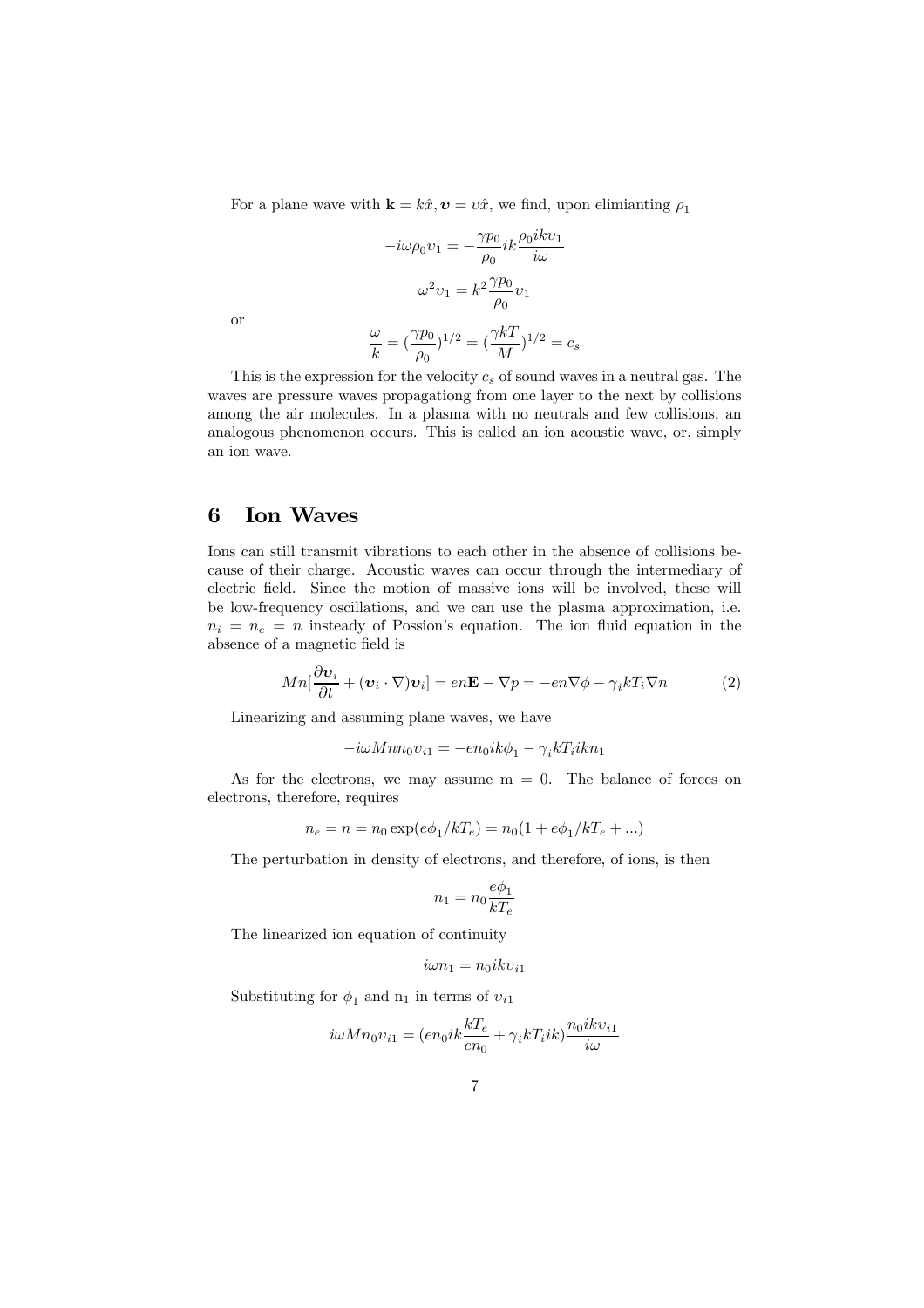$$
\omega^2 = k^2 \left( \frac{kT_e}{M} + \frac{\gamma_i kT_i}{M} \right)
$$

$$
\frac{\omega}{k} = \left( \frac{kT_e + \gamma_i kT_i}{M} \right)^{1/2} \equiv v_s
$$

This is the dispersion relation for ion acoustiv waves;  $v_s$  is the sound speed in a plasma.

Note:

- 1. Since the ions suffer one-dimensional compressons in the plane waves,  $\gamma_i = 3$ . The elctrons move so fast relative to these waves that they have time to equalize their temperature everywhere; therefore, the electrons are isothermal, and  $\gamma_e = 1$ .
- 2.  $v_g = v_{\phi}$
- 3. When  $kT_i \rightarrow 0$ , ion waves still exist.

# 7 Validity of the Plasma Approximation

In deriving the velocity of ion waves, we used the neutrality conditions  $n_i = n_e$ while allowing **E** to be finite. To see what error was engendered in the process, we now allow  $n_i$  to differ from  $n_e$  and use the linearized Possion equation:

$$
\epsilon_0 \nabla \cdot \mathbf{E}_1 = \epsilon_0 k^2 \phi_1 = e(n_{i1} - n_{e1})
$$

The electron density is given by the linearized Boltzmann relation:

$$
n_1 = n_0 \frac{e\phi_1}{kT_e}
$$

Thus

$$
\epsilon_0 \phi_1 (k^2 + \frac{n_0 e^2}{\epsilon_0 k T_e}) = en_{i1}
$$
  

$$
\epsilon_0 \phi_1 (k^2 \lambda_D^2 + 1) = en_{i1} \lambda_D^2
$$

The ion density is given by the linearized ion continuity equation:

$$
n_{i1}=\frac{k}{\omega}n_{0} \upsilon_{i1}
$$

Inserting into the ion equation of motion (Equation 2)

$$
i\omega Mn_{n0}v_{i1} = \left(\frac{en_0ik}{\epsilon_0}\frac{e\lambda_D^2}{1+k^2\lambda_D^2} + \gamma_i kT_iik\right)\frac{k}{\omega}n_0v_{i1}
$$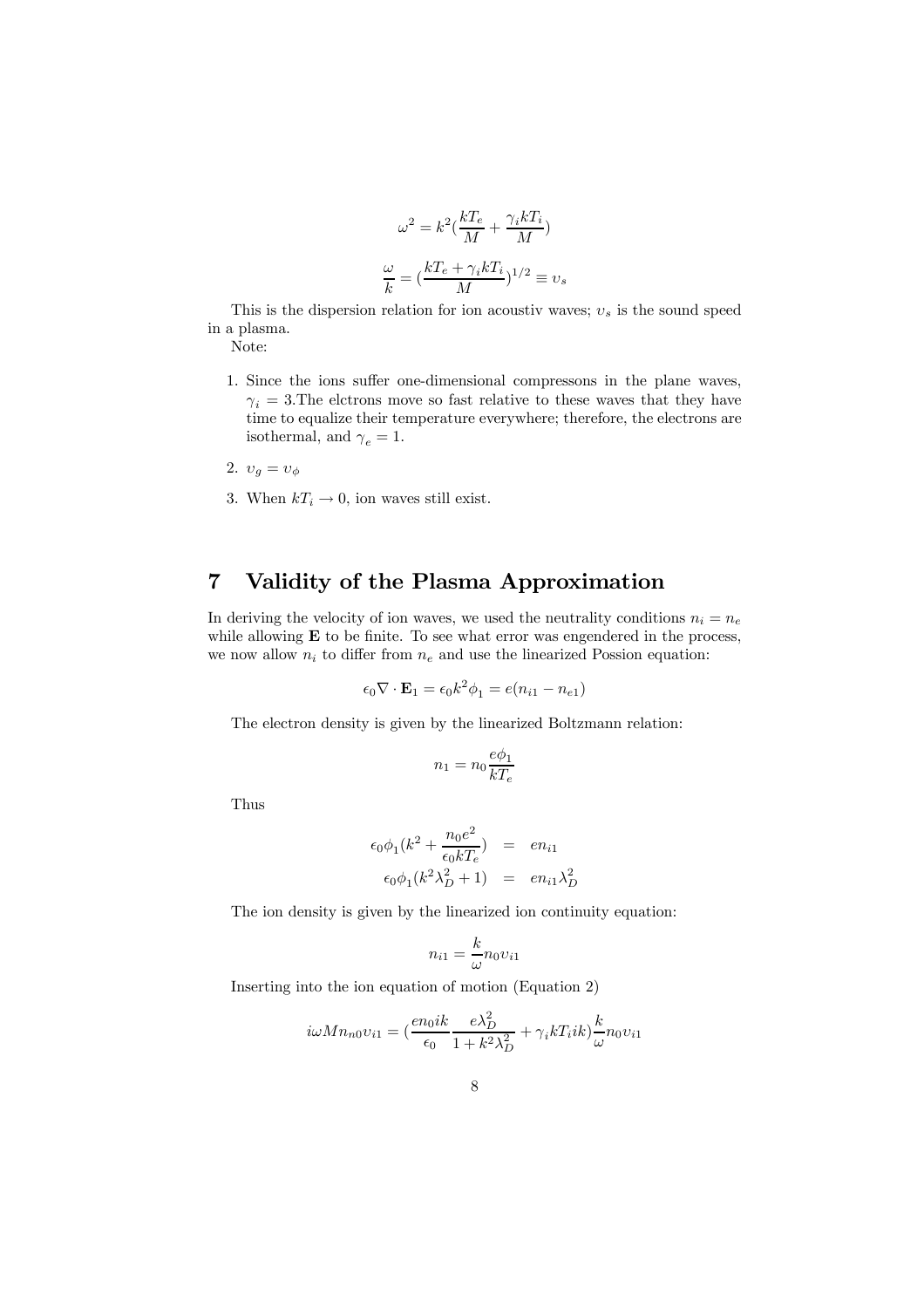$$
\omega^2 = \frac{k^2}{M} \left( \frac{n_0 e^2 \epsilon_0^{-1} \lambda_D^2}{1 + k^2 \lambda_D^2} + \gamma_i k T_i \right)
$$
\n
$$
\frac{\omega}{k} = \left( \frac{kT_e}{M} \frac{1}{1 + k^2 \lambda_D^2} + \frac{\gamma_i k T_i}{M} \right)^{1/2}
$$
\n(3)

This is the same as we obtained previously except for the factor  $1 + k^2 \lambda_D^2$ . Our assumption  $n_i = n_e$  has given rise to an error of order  $k^2 \lambda_D^2 = (2\pi \lambda_D/\lambda)^2$ . Since  $\lambda_D$  is very samll in most experiments, the plasma approximation is valid for all except the shortest wavelength waves.

## 8 Comparision of Ion and Electron Waves

If we consider these short-wavelength waves by taking  $k^2 \lambda_D^2 >> 1$ , Eq 3 becomes

$$
\omega^2 = k^2 \frac{n_0 e^2}{\epsilon_0 M k^2} = \frac{n_0 e^2}{\epsilon_0 M} \equiv \Omega_p^2
$$

We have, for simplicity, also taken the limit  $T_i \to 0$ . Here  $\Omega_p$  is the ion plasma frequency. For high frequencies the ion acoustic wave turns into a constant-frequency wave. There is thus a complementary behavior between electron plasma waves and ion acoustic waves:

electron plasma waves: basically constant frequency, but become constant velocity at large k

ion acoustic waves: basically constant velocity, but become constant frequency at large k.

# 9 Electrostatic Electron Oscillations Perpendicular to B

Up to now, we have assumed  $B = 0$ . When a magnetic field exists, may more types of waves are possible. We shall examine only the simplest cases, starting with high-frequency, electrostatic, electron oscillations propagating at right angles to the magnetic field.

Some definitions:

- Parallel / perpendicular: denote the direction of  $k$  relative to the undisturbed magnetic field  $\mathbf{B}_0$ .
- Longitudianl / transverse: refer to the direction of of  $k$  relative to the oscillating electric field  $\mathbf{E}_1$ .

electrostatic / electromagnetic: the oscillating magnetic field  $\mathbf{B}_1 = 0$  /  $\mathbf{B}_1 \neq 0$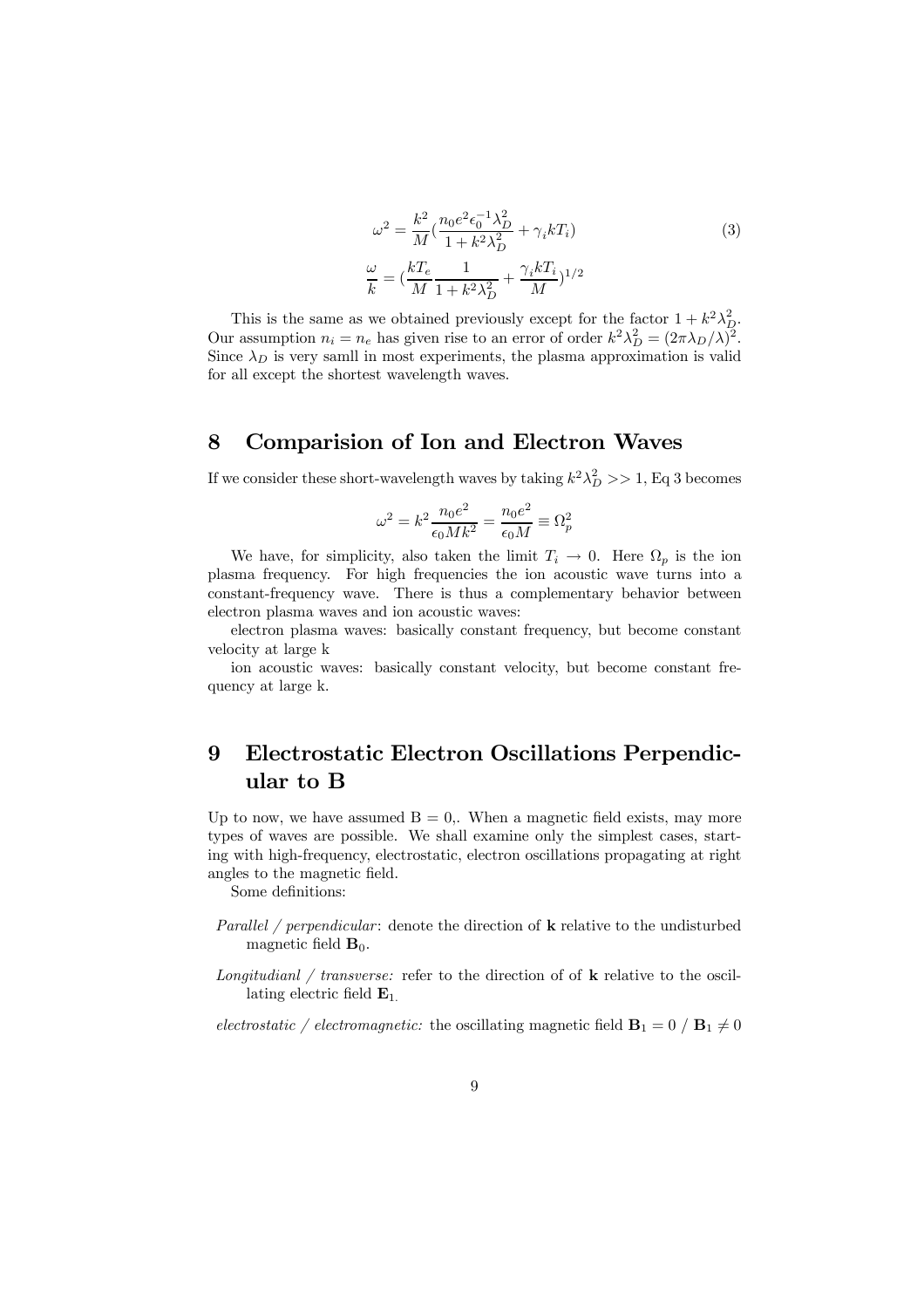The last two sets of terms are related by Maxwell's equation

$$
\nabla \times \mathbf{E}_1 = -\dot{\mathbf{B}}_1
$$

or

$$
\mathbf{k}\times\mathbf{E}_1=\omega\mathbf{B}_1
$$

If a wave is longitudianl,  $\mathbf{k} \times \mathbf{E}_1$  vanishes, and the wave is also electrostatic. If the wave is transevese,  $B_1$  is finite, and the wave is electromagnetic. It is of course possibel for  $k$  to be at an arbitrary angle to  $B_0$  and  $E_1$ , then one would have a mixture of the principal modes presented here.

Electron oscillations perpendicular to  $B_0$ . Assumptions:

- 1. Ions fixed
- 2.  $kT_e = 0$

The motion of electrons in then governed by the following linearized equations:

$$
m\frac{\partial \mathbf{v}_{e1}}{\partial t} = -e(\mathbf{E}_1 + \mathbf{v}_{e1} \times \mathbf{B}_0)
$$

$$
\frac{\partial n_{e1}}{\partial t} + n_0 \nabla \cdot \mathbf{v}_{e1} = 0
$$

$$
\epsilon_0 \nabla \cdot \mathbf{E}_1 = -e n_{e1}
$$

We shall consider only longitudianl waves with  $k/\mathbf{E}_1$ . Without loss of generality, we can choose the x axis to lie along  $k$  and  $E_1$ , and the z axis lie along  $\mathbf{B}_0$ .

Dropping the subscripts 1 and e and separating the momentum equations into components

$$
-i\omega m v_x = -eE - ev_y B_0
$$

$$
-i\omega v_y = ev_x B_0
$$

$$
-i\omega m v_z = 0
$$

⇒

$$
i\omega mv_x = eE + eB_0 \frac{ieB_0}{m\omega} v_x
$$

$$
v_x = \frac{eE/im\omega}{1 - \omega_c^2/\omega^2}
$$

The linearized continuity equations:

$$
n_1 = \frac{k}{\omega} n_0 v_x
$$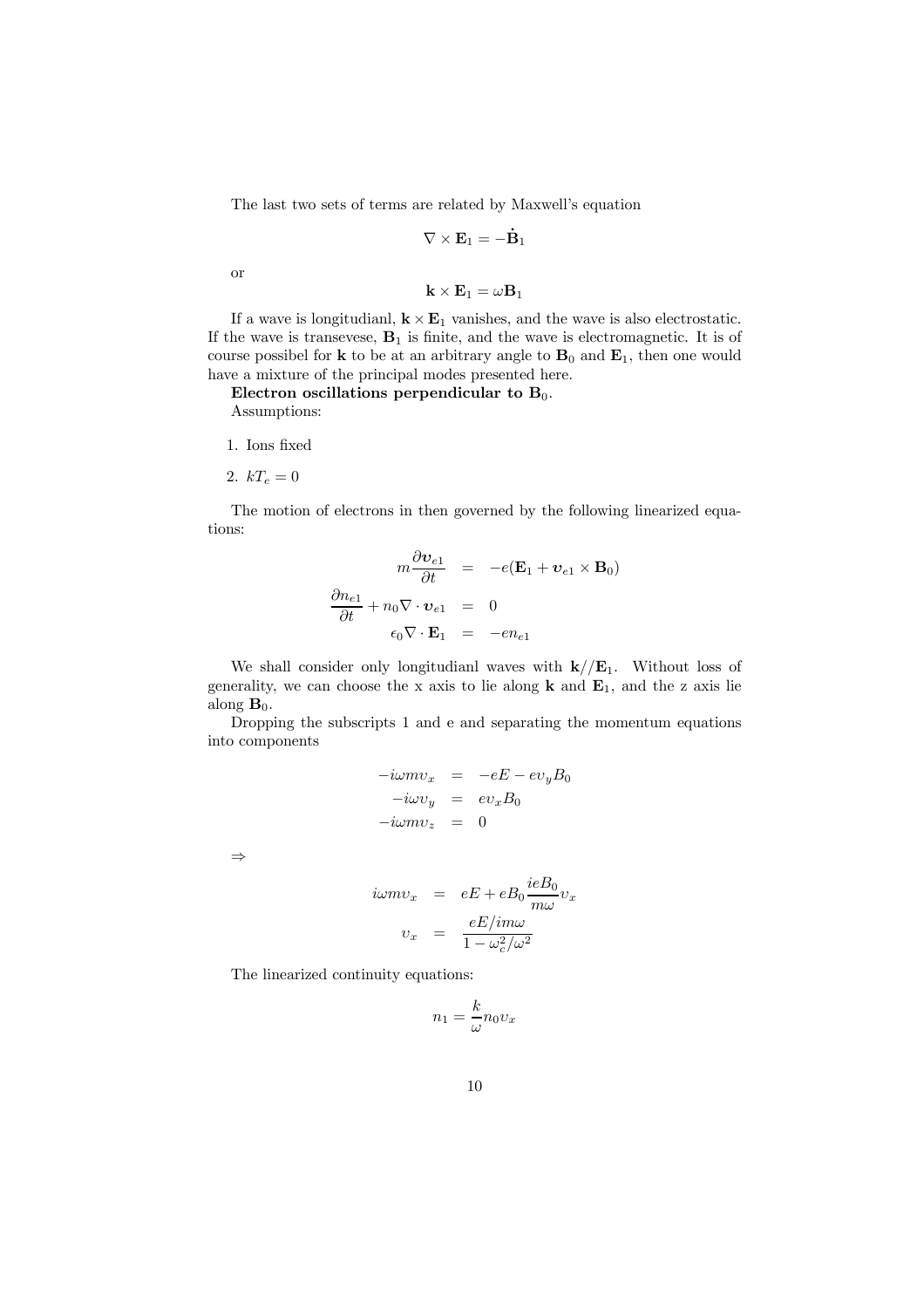Linearizing the Possion's equation and using the last two results

$$
ik\epsilon_0 E = -e\frac{k}{\omega} n_0 \frac{eE}{im\omega} (1 - \frac{\omega_c^2}{\omega^2})^{-1}
$$

$$
(1 - \frac{\omega_c^2}{\omega^2})E = \frac{\omega_p^2}{\omega^2} E
$$

The dispersion relation is therefore

$$
\omega^2 = \omega_p^2 + \omega_c^2 \equiv \omega_h^2
$$

The frequency  $\omega_h$  is called the upper hybrid frequency. Electrostatic electron waves across **B** have this frequency, while whose along **B** are the usual plasma oscillation with  $\omega = \omega_p$ . The group velocity is again zero as long as thermal motions are neglected.

Physical picture: There are two restoring forces acting on the electrons: the electrostatic field and the Lorentz force. The increased restoring force makes the frequency larger than that of a plasma oscillation.

### 10 Electrostatic Ion Waves Perpendicular to B

We next consider what happens to the ion acoustic wave when  $k$  is perpendicular to  $\mathbf{B}_0$ .

Assumptions:

- 1.  $n_0$  and  $B_0$  constant and uniform and  $v_0 = E_0 = 0$ .
- 2.  $T_i = 0$
- 3. Electrostaic waves with  $\mathbf{k} \times \mathbf{E} = 0$ , so that  $\mathbf{E} = -\nabla \phi$
- 4.  $\mathbf{E} = E_1 \hat{x}$  and  $\nabla = ik\hat{x}$
- 5. let **k** be almost perpendicualr to  $\mathbf{B}_0$ , allowing the eclectrons to preserve charge neutrality by flowing along the B lines.

For the ion equation of motion, we have

$$
M\frac{\partial \boldsymbol{v}_{i1}}{\partial t} = -e\nabla \phi_1 + e \boldsymbol{v}_{i1} \times \mathbf{B}_0
$$

Assuming plane waves propagating in the x direction and separating into components, we have

$$
-i\omega Mv_{ix} = -ei k\phi_1 + ev_{iy}B_0
$$

$$
-i\omega Mv_{iy} = -ev_{ix}B_0
$$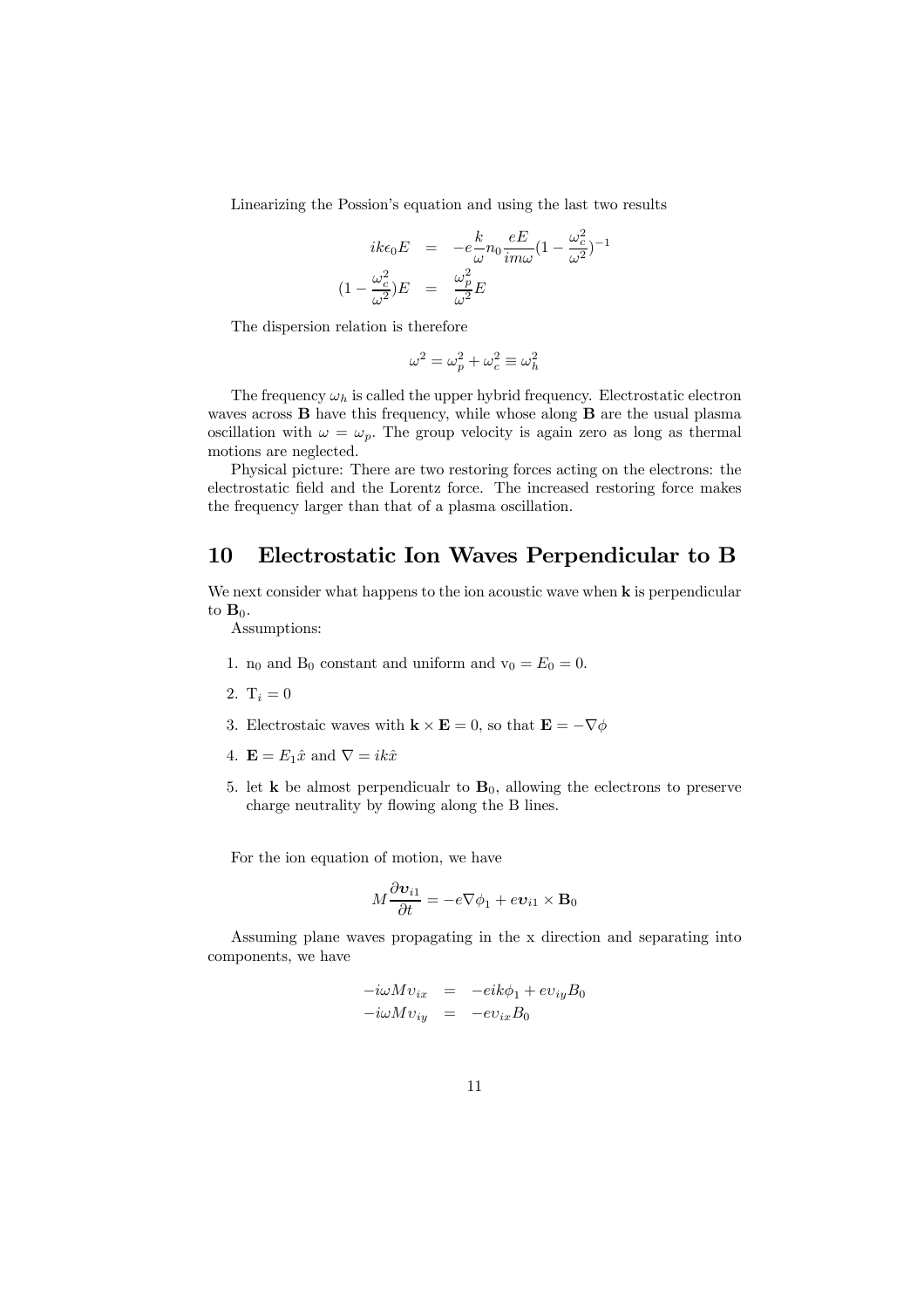Solving as before, we find

$$
v_{ix}=\frac{ek}{M\omega}\phi_1(1-\frac{\Omega_c^2}{\omega^2})^{-1}
$$

where  $\Omega_c = eB_0/M$  is the ion cyclotron frequency. The ion equation of continuity yields, as usual.

$$
n_1 = \frac{k}{\omega} n_0 v_{ix}
$$

Assuming the electrons can move along  $B_0$ , we can use the Boltzmann relation for electrons.

$$
\frac{n_{e1}}{n_0} = \frac{e\phi_1}{kT_e}
$$

The plasma approximation  $n_i = n_e$  now closes the system of equations.

$$
(1 - \frac{\Omega_c^2}{\omega^2})v_{ix} = \frac{ek}{M\omega} \frac{k_B T_e}{en_0} \frac{n_0 k}{\omega} v_{ix}
$$

$$
\omega^2 = \Omega_c^2 + k^2 \frac{k_B T_e}{M}
$$

$$
\omega^2 = \Omega_c^2 + k^2 v_s^2
$$

This is the dispersion relation for electrostatic ion cyclotron waves.

Physical picture: the ions undergo an acoustic-type oscillation, but the Lorentz force constitutes a new restoring force giving rise to the  $\Omega_c^2$ .

# 11 The Lower Hybrid Frequency

We now consider what happens when  $\theta$  is exactly  $\pi/2$ , and the electrons are not allowed to preserve charge neutrality by flowing along the lines of force. Insteady of obeying Boltzmann's relation, they will obey the full equation of motion.

The ion equation of motion us unchanged:

$$
v_{ix} = \frac{ek}{M\omega}\phi_1(1 - \frac{\Omega_c^2}{\omega^2})^{-1}
$$

By changing e to -e, M to m, and  $\Omega_c$  to - $\omega_c$ , we can write down the result for electrons, with  $T_e = 0$ 

$$
v_{ex} = \frac{-ek}{m\omega}\phi_1(1 - \frac{\omega_c^2}{\omega^2})^{-1}
$$

The equations of continuity give

$$
n_{i1} = n_0 \frac{k}{\omega} v_{i1} \quad n_{e1} = n_0 \frac{k}{\omega} v_{e1}
$$